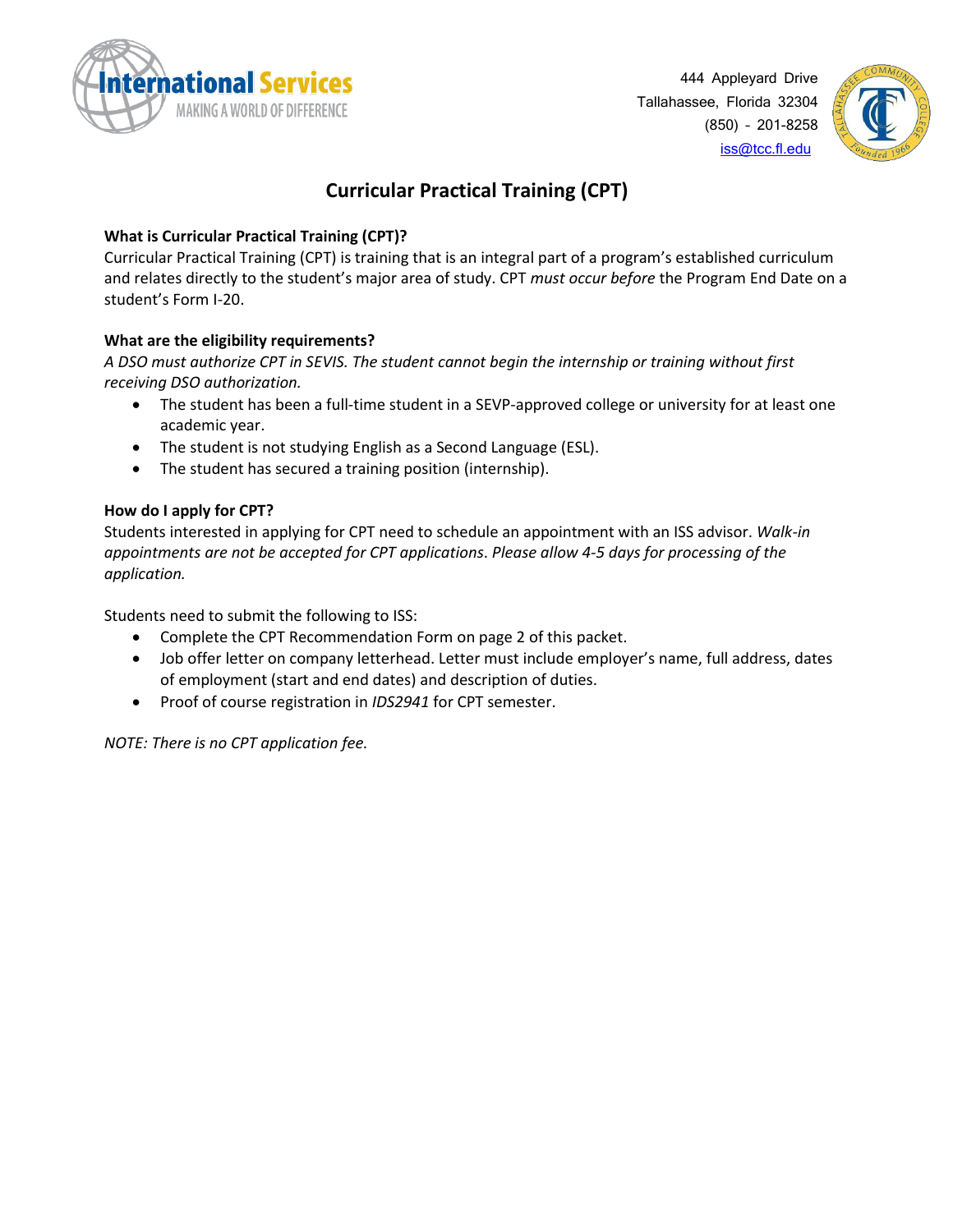

444 Appleyard Drive Tallahassee, Florida 32304 (850) – 201-8258 [iss@tcc.fl.edu](mailto:iss@tcc.fl.edu)



# **Curricular Practical Training (CPT) Recommendation Form**

*(To be submitted to International Student Services)*

|                                                                                      | Program of Study (A.A. or A.S): _ Associate of Arts (AA)                                                                                                                                                      |
|--------------------------------------------------------------------------------------|---------------------------------------------------------------------------------------------------------------------------------------------------------------------------------------------------------------|
| Form I-20 Start Date: _________________                                              |                                                                                                                                                                                                               |
| <b>DESCRIPTION OF THE INTERNSHIP</b><br>Please list your employer information below. |                                                                                                                                                                                                               |
|                                                                                      |                                                                                                                                                                                                               |
|                                                                                      |                                                                                                                                                                                                               |
|                                                                                      |                                                                                                                                                                                                               |
| <b>CURRICULAR CREDIT FOR THE INTERNSHIP</b>                                          |                                                                                                                                                                                                               |
|                                                                                      | $\bigcup$ The student will receive academic credit in a course.                                                                                                                                               |
|                                                                                      | To qualify for CPT, the student must either receive academic credit in a course or the work must be<br>required for the degree. An academic advisor <i>must</i> certify and check one of the following (A-B): |
| required and for which degree program.                                               | $\bigcup$ The work is required for the student's degree program. Explain how many hours are                                                                                                                   |

As the student's Academic Advisor, by signing this form, you are certifying that this employment is required for academic credit in the way detailed above. This is a legal requirement of Curricular Practical Training work authorization.

Academic Advisor (*please print*) Signature – Academic Advisor Date